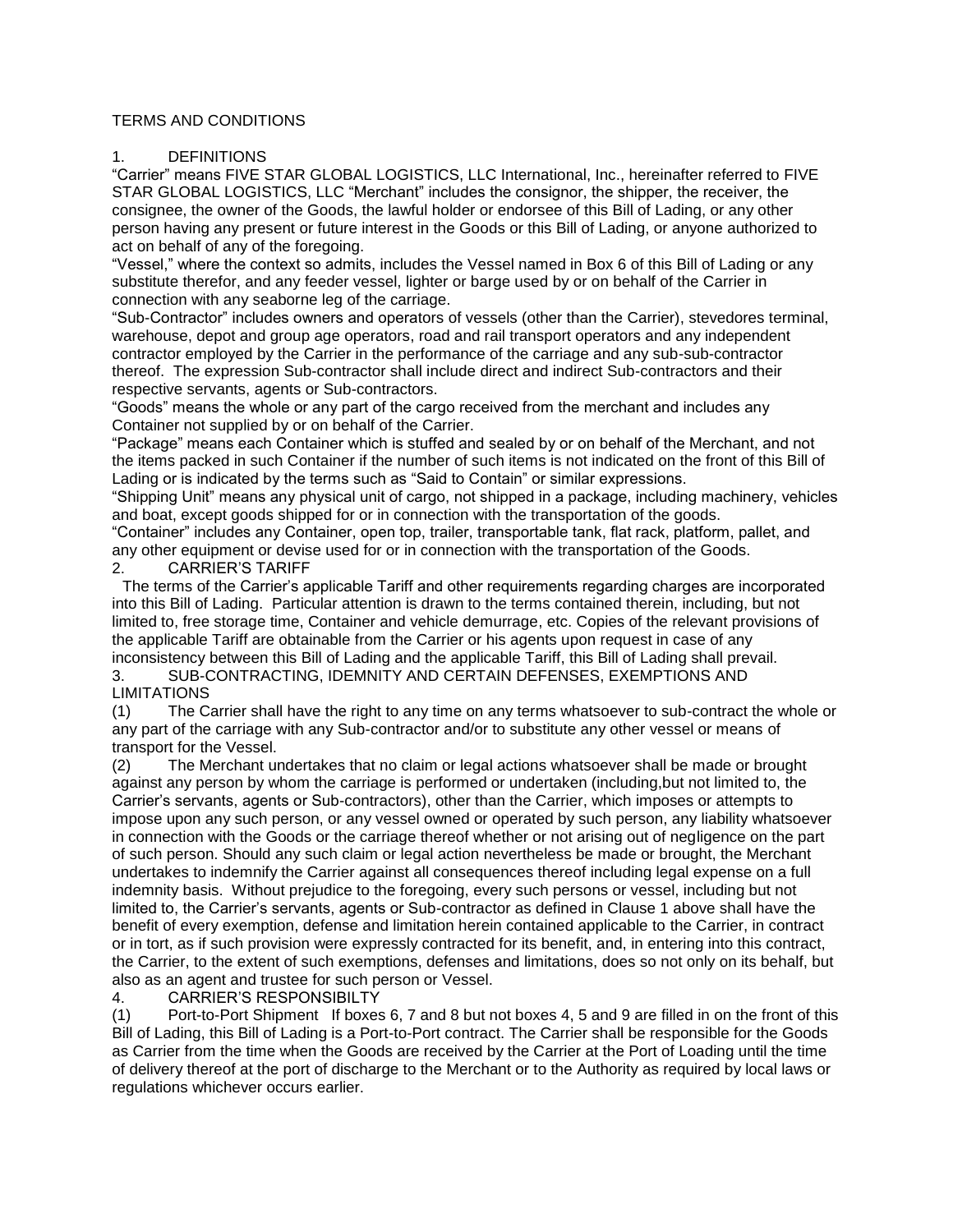(2) Combined Transport If Box 4, Box 5 and/or Box 9 are filled in on the front of this Bill of Lading and the place(s) or port(s) indicated therein is/are place(s) or port(s) other than that indicated in Box 7 and Box 8 and Freight is paid for combined transport, this Bill of Lading is combined transport contract. The Carrier undertakes to arrange or procure the pre-carriage and/or on-carriage segments of the combined transport. All claims arising from the combined transport carriage must be filed with the Carrier within 9 months after the delivery of the Goods or the date when the Goods should have been delivered failing which the Carrier shall be discharged form all liabilities whatsoever in respect of the Goods. If any payment is made by the Carrier to the Merchant in respect of any claim arising from the combined transport carriage, the Carrier shall be automatically subrogated to or given all rights of the Merchant against all others including pre-carrier or on-carrier or Sub-contractor on account of such loss or damage. Nothing herein contained shall be deemed a waiver of any rights that the Carrier may have against precarrier or on-carrier or Sub-contract or indemnity or otherwise.

# 5. NOTICE OF CLAIM AND TIME BAR

(1) Unless notice of loss or damage is given in writing to the Carrier's agent at the Port of Discharge or Place of Delivery before or on the date of delivery of the Goods, or if loss or damage is not apparent, within 15 consecutive days thereafter, such delivery shall be prima facie evidence of the delivery of the Goods by the Carrier and/or on-carrier in the order and condition described in the Bill of Lading.

(2) The Carrier, its servants, agents and Sub-contractors shall be discharged from all liabilities whatsoever unless suit is brought within one year after the delivery of the Goods or the date when the Goods should have been delivered.

6. LOSS OR DAMAGE

(1) The terms of this Bill of Lading shall at all times govern all responsibilities of the Carrier in connection with or arising out of the carriage of the Goods not only during the carriage, but also during the period prior to any/or subsequent to the carriage. The exemptions from liability defenses and limitations of liability provided for herein or otherwise shall apply in any action against the Carrier for loss or damage or delay, howsoever occurring and whether the action be founded in contract or in tort and even in the loss, damage or delay arose as a result of unseaworthiness, negligence or fundamental breach of contract. Save as is otherwise provided herein the Carrier shall in no circumstances whatsoever and howsoever arising be liable for direct or indirect or consequential loss or damage or loss of profits.

(2) The Carrier does not undertake that the Goods will be transported from or loaded at the place of receipt or loading or will arrive at the place of discharge, destination or transshipment aboard any particular vessel or other conveyance at any particular date or time or to meet any particular market or in time for any particular use. Schedule or advertised departure and arrival times are only expected times and may be advanced or delayed if the Carrier shall find it necessary prudent or convenient. The Carrier shall in no circumstances whatsoever and howsoever arising be liable for direct, indirect or consequential loss or damage caused by delay.

(3) If the stage of the combined transport during which loss or damage occurred can be determined, the liability of the Carrier shall be governed by the national law(s) and/or international convention(s) applicable thereto. If the stage to the combined transport during which loss or damage occurred cannot be determined, the Merchant and the Carrier agree that it shall be deemed that the loss or damage occurred aboard the Carrier's Vessel. In either case, clauses 5(2) and 7 shall apply.

## 7. LIMITATION OF LIABLITY

(1) Expect as provided for in Clause 7(2), this Bill of Lading shall be subject to the provision of the Maritime Code of the United States of America as provided for in Clause 26(1). Neither the Carrier, its servants, agents, Sub-contractors nor the Vessel shall in any event be liable for any loss of or damage of the Goods in any amount exceeding the limits per package or unit prescribed by that Code, unless the nature and value of the Goods have been declared by the Merchant before shipment and inserted in this Bill of Lading (Box 11) and the Merchant has paid additional Freight on such declared value.

(2) Where carriage includes carriage to or from or though a port or place in the United States of America, this Bill of Lading shall be subject to the provisions of the United States Carriage of Goods by Sea Act 1936 (US COGSA) and any amendments thereto as provided for in Clause 26(2) hereof. In such event, neither the Carriers nor its servants, agents, Sub-contractors and/or the Vessel shall in any e vent be liable for any loss or damage to the Goods in an amount exceeding the limits per package or unit prescribed by US COGSA, unless the nature and value of the Goods have been declared by the Merchant before shipment and inserted in the Bill of Lading (Box 11) and the Merchant has paid additional Freight on such declared value.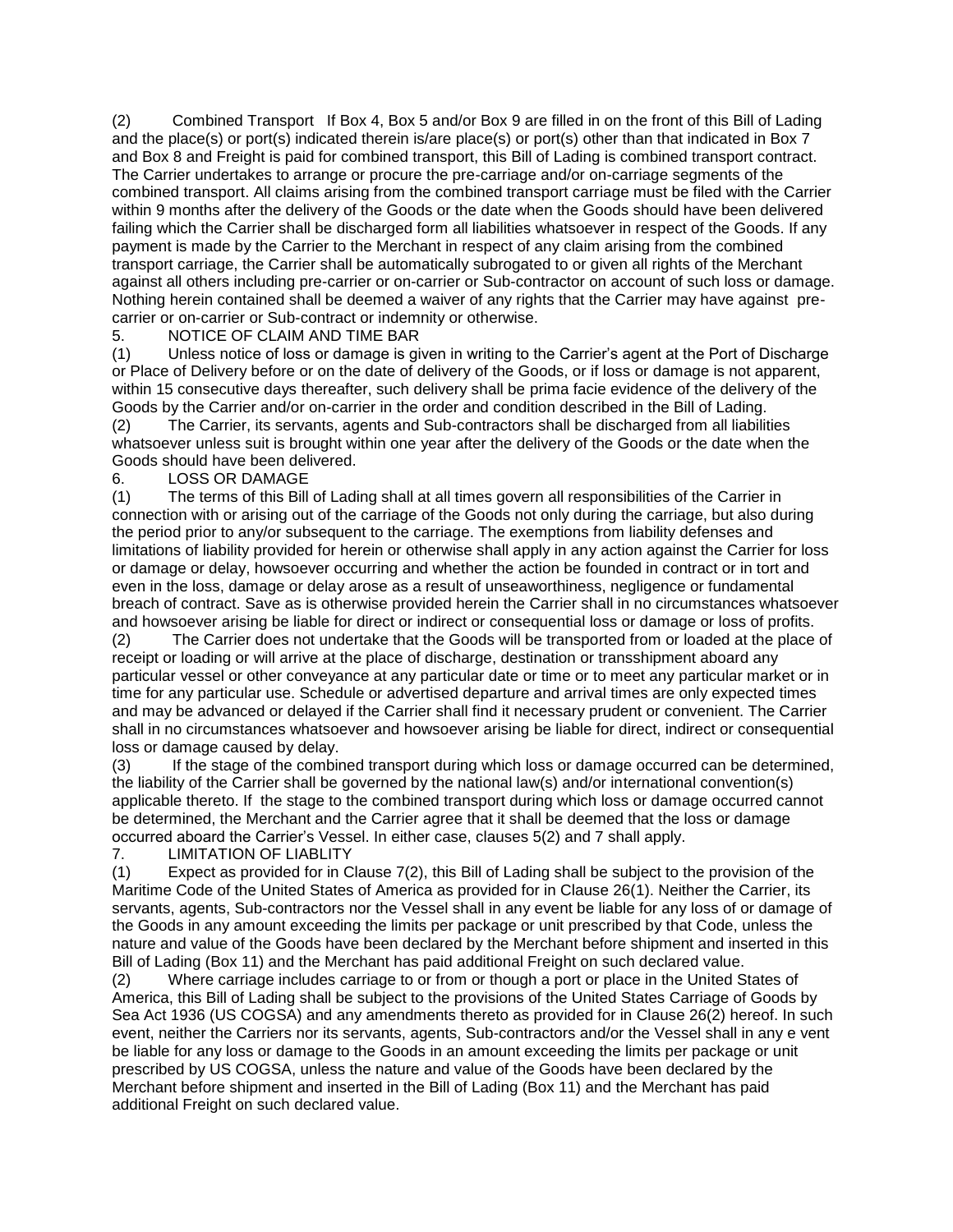(3) If a legal regime other than the Maritime Code of the United States of America or US COGSA is compulsorily applied to this Bill of Lading, the liability of the Carrier, if any, shall not exceed the limits per Package or Shipping Unit prescribed therein, unless the nature and value of the Goods have been declared by the Merchant and inserted in this Bill of Lading (Box 11) and the Merchant has paid additional Freight on such declared value.

(4) For the purpose of this Clause 7, the declared value shall be the basis for calculating the Carriers' liability, if any, provided that such declared value shall not be conclusive on the Carrier, and further provided hat such declared value does not exceed the true value of the Goods at destination, Any partial loss or damage shall be adjusted pro-rata on the basis of such declared value. 8. FIRE

The Carrier shall not be liable for any loss or damage to the Goods occurring at any time, including the before loading or after discharge by reason of any fire whatsoever, unless such fire is caused by the actual fault of the Carrier.

## 9. CARRIER'S CONTAINERS

(1) Goods received in break bulk will be stuffed by the Carrier in Containers and the Carrier shall have the right to carry any Containers, whether or not stuffed by the Carrier, on deck or below deck. All such Goods shall participate in General Average.

(2) If Carrier's Containers and equipment are used by the Merchant for pre-carriage or on-carriage or unpacked at the merchant's premises, the Merchant is responsible for returning the empty Containers, with interiors brushed, clean and free of smell to the point or place designated by the Carrier, its servants or agents, within the time prescribed in the Tariff and/or required by the Carrier. Should a Container not be returned within the aforesaid time, the Merchant shall be liable for any detention, demurrged, loss or expense that may arise from such non-return.

(3) The Merchant shall be liable for any loss of or damage to Carrier's Containers and other equipment while in the custody of the Merchant or anyone acting on the Merchant's behalf. The Merchant shall also be liable during such period of any loss of or damage of the property of others for any injures or death and the Merchant shall indemnify and hold the Carrier harmless against all damages, including legal expenses incurred from any and all such claims arising during such periods.

10. MERCHANT-STUFFED CONTAINER

(1) If a Container has not been stuffed by or on behalf of the Carrier, the Carrier shall not be liable for loss of or damage of the Goods and the Merchant shall indemnify the Carrier against any loss damage, liability or expense incurred by the Carrier if such loss, damage, liability or expense has been caused by:

(a) the manner in which the Container has been filled, packed loaded or stuffed, or

(b) the unsuitability of the Goods for carriage in the Container, or

(c) the unsuitability or defective condition of the Container, provided that, if the Container had been supplied by or on behalf of the Carrier, this unsuitability or defective condition should have been apparent upon inspection by the Merchant at or prior to the time when the Container was filled, packed, loaded or stuffed.

(2) If a Merchant-stuffed Container is delivered by the Carrier with its seal intact, such delivery shall constitute full and complete performance of the Carrier's obligations hereunder and the Carrier shall not be liable for any loss or shortage of the Goods ascertain date delivery.

(3) The Merchant shall inspect Containers before stuffing them and the use of a Container shall be prima facie evidence of its being suitable and without defect.

11. MERCHANT'S DESCRIPTION

(1) The Merchant's description of the Goods stuffed in a sealed Container by the Merchant, or on its behalf, shall not be binding on the Carrier, and the description declared by the Merchant on the front of this Bill of Lading is information provided by the merchant solely for its own use including but not limited to the use of its freight forwarder. It is understood by the Merchant that the Carrier has not verified the contents, weight or measurement of a sealed container, and the Carrier makes no representation as to the contents of a sealed Container, van, crate or box hereunder, nor its weight or measurement, nor the value quantity, quality, description, condition, marks or number of the contents thereof. The Carrier shall be under no responsibility whatsoever in respect to such description or particulars.

(2) If any particulars of any letter of credit and/or import license and/or sales contract and/or invoice or order number and/or details of any contract to which the Carrier is not a party are shown on the front of this Bill of Lading, such particulars are included solely at the request of the Merchant for its convenience. The Merchant agrees that the inclusion of such particulars shall not be regarded as a declaration of value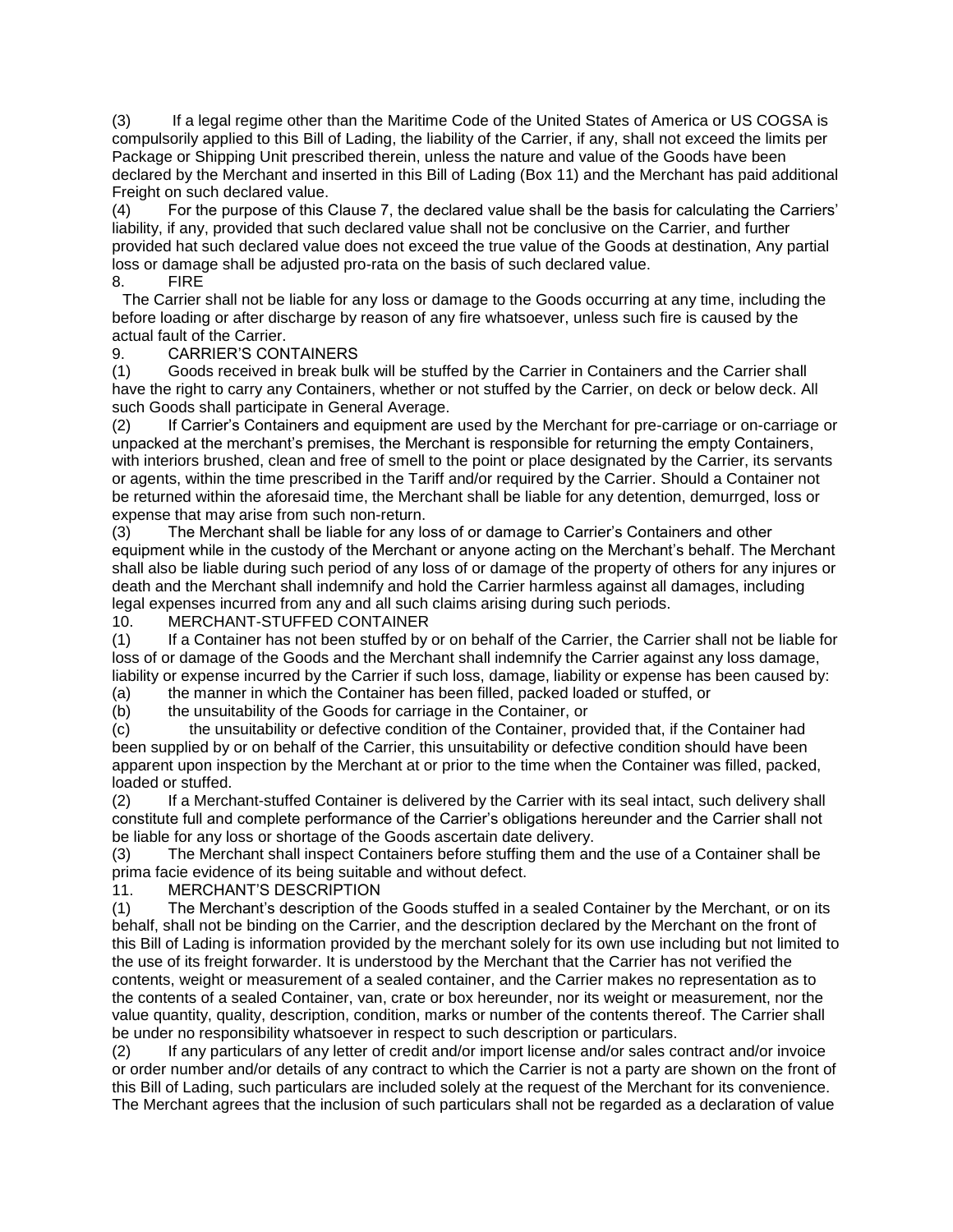and shall in no way affect the Carrier's liability under the Bill of Lading. The Merchant acknowledges, except as provide for in Clause 7 hereof, the value or the Goods is unknown to the Carrier.

# 12. MERCHANT'S RESPONSIBILITY

(1) The parties defined, as "Merchant", in clause 1 hereof shall, where applicable, be jointly and severally liable to the Carrier for the due fulfillment of all obligations undertaken by any of them under the Bill of Lading.

(2) The Merchant warrants to the Carrier that the particulars relating to the Goods as set forth on the front of this Bill of Lading have been checked by the merchant on receipt of this Bill of Lading and that such particulars, and any particulars furnished by or on behalf of the Merchant are adequate and correct. The Merchant also warrants that the Goods are lawful Goods and are not contraband.

(3) The Merchant shall indemnify the Carrier against all liabilities, costs, losses, damages, fines, penalties, expenses or other sanctions of a monetary nature arising or resulting from any breach of the warranties in Clause 12(2) hereof or from any other cause in connection with the Goods for which the Carrier is not responsible.

(4) The Merchant shall comply with all regulations or requirements of customs, port and other Authorities, and shall bear and pay all duties, taxes, fines, imposts, expenses or losses (including the full return Freight for the Goods if returned, or if on-carried, the full Freight from the Port of Discharge or the Place of Delivery nominated herein to the amended Port of Discharge or the amended Place of Delivery) incurred and/or sustained by reason of any failure to so comply, or by reason of any illegal, incorrect or insufficient marking, numbering, or addressing of the Goods, and shall indemnify the Carrier in respect thereof.

# 13. FREIGHT AND CHARGES

(1) All Freight shall be deemed fully, finally and unconditionally earned on receipt of the Goods by the carrier and shall be paid and non-returnable in any event whatsoever

(2) All Freight and charges shall be paid without any set-off, counter-claim, deduction, or stay of execution before delivery of the Goods.

(3) The Merchant's attention is drawn to the stipulations concerning currency in which the Freight is to be paid, rate of exchange, devaluation and other contingencies concerning the Freight in the applicable Tariff or as agreed otherwise. If the Merchant's description of the Goods in this Bill of Lading or in any documentation certificate furnished to the Carrier by or on behalf of the Merchant shall prove to have been inaccurate, incorrect or misleading in any respect, the Merchant shall pay for the actual damage suffered by the Carrier.

(4) Payment of Freight and charges to any freight forwarder or broker, or anyone other than the Carrier or its authorized agent, shall not be considered payment to the Carrier and shall be made at the Merchant's sole risk.

(5) The parties defined as Merchants in clause 1 hereof, shall, where applicable, be jointly and severally liable to the Carrier for payment of all Freight, demurrage, General Average and charges, including but not limited, to court costs, expenses and reasonable attorney's fees incurred in collecting sums due the Carrier, failing which shall be considered a default by the Merchant in the payment of Freight and charges.

## 14. INSPECTION OF THE GOODS

The Carrier and/or any person to whom the Carrier has sub-contracted the carriage for any person authorized by the Carrier shall be entitled, but under no obligation, to open any Container or Package at any time and to inspect the Goods. If by order of the Authorities at any place, a container must be opened for inspection, the Carrier shall not be liable for any loss or damage incurred as a result of any opening, unpacking, inspection or repacking. The Carrier shall be entitled to recover the cost of such opening, unpacking, inspection and repacking from the Merchant.

# 15. CARRIAGE AFFECTED BY CONDITION OF THE GOODS

If it appears at anytime that the Goods cannot safely or properly be carried or carried further, either at all or without incurring any additional expense or taking any measure(s) in relations to the Goods or the Container, the Carrier may without notice to the Merchant (but as its agent only) take any measure(s) and/or incur any additional expense to carry or continue the carriage thereof, and/or dispose of the Goods, and/or abandon the carriage and/or store them ashore or afloat, under cover or in the open, at any place whichever the Carrier in his absolute discretion considers most appropriate, which abandonment, storage or disposal thereof shall be deemed to constitute due delivery under this Bill of Lading. The Merchant shall indemnify the Carrier against any additional expense so incurred.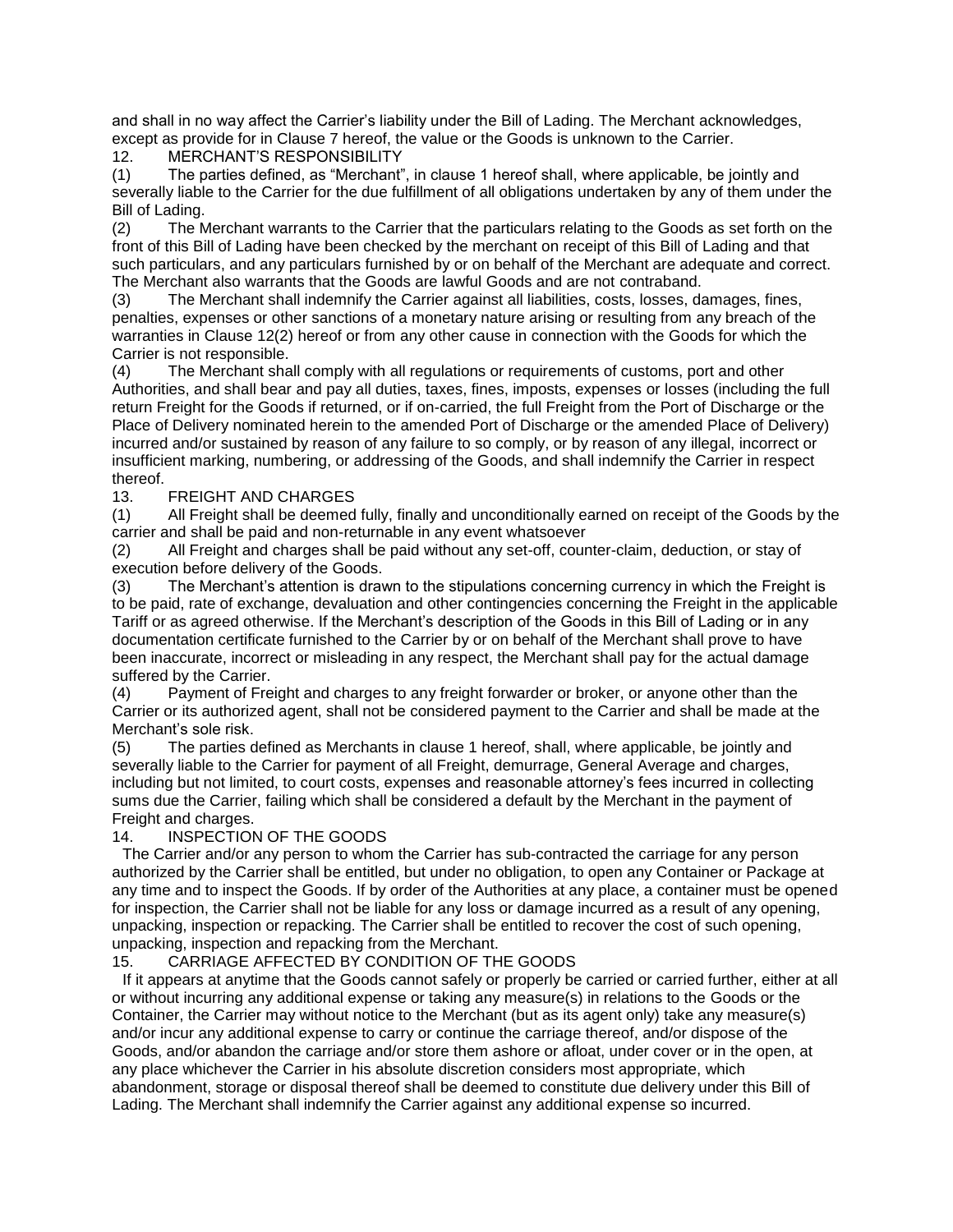#### 16. LIENS

The Carrier shall have a lien on the Goods and any documents relating thereto for Freight dead Freight, demurrage, detention, and for any expenses incurred by the Carrier for recoopering, repacking, remarking, fumigation or required disposal of faulty Goods for General Average contributions to whomsoever due, for fines, dues, tolls and Freight or commissions paid or advanced by the Carrier on behalf of the Goods for any sums including salvage payable to the Carrier under this Bill of Lading and for any charges payable to Carrier by Merchant under any other bill of lading issued by Carrier, to the Carrier's lawful charges arising out of transportation of other Goods on behalf of the merchant and for legal expenses incurred because of any attachment or other legal proceeding brought against the Goods by governmental Authorities or any person claiming an interest in the Goods. The Carrier's lien shall survive discharge or delivery of the Goods and the Carrier shall have the right to enforce such lien by public auction or private sale in its discretion. Should the proceeds of sale fail to cover the amount due, including expenses incurred, the Carrier shall be entitled to recover the balance from the Merchant. Should such proceeds exceed the amount due, the balance shall be returned to the Merchant.

#### 17. DECK CARGO ANIMALS AND PLANTS

Goods (other than Goods stuffed in Containers) that are stated on the front of this Bill of Lading as contracted to be stowed "on deck" and are so carried, and all live animals, including fish and birds, or plants shipped hereunder shall be carried solely at the risk of the Merchant, and the Carrier shall not be liable for any loss or damage of whatsoever nature arising during carriage by sea whether or not arising out of negligence on the part of the Carrier. The Carrier shall be bound to prove that he has fulfilled the special requirements of the Merchant with regard to the carriage of the live animals and that under the circumstances of the sea carriage, the loss or damage has occurred due to the special risks inherent therein. The Merchant shall indemnify the Carrier against all or any extra costs incurred for any reasons whatsoever in connection with the carriage of such live animals or plants.

# 18. METHODS AND ROUTES OF CARRIAGE

The Carrier may at any time during the carriage

(1) Use any means of transport or storage whatsoever,

(2) Transfer the Goods from one conveyance to another, including transshipment or carrying the same on another Vessel other than the Vessel named on the front of this Bill of Lading or by any other means of transport whatsoever.

Anything done in accordance with this Clause or any delay arising therefrom shall be deemed to be within the scope of the carriage and shall not be a deviation.

#### 19. MATTERS AFFECTING PERFORMANCE

If at any time the carriage is or is likely in the judgement of the Master to be affected by any hindrance, risk, delay, difficulty or disadvantage of any kind, other than the inability of the Goods to be safely or properly carried or carried further, and howsoever arising (even through the circumstance giving rise to such matters as stated above existing at the time this contract was entered into or the Goods were received for shipment), the Carrier (whether or not the carrier is commenced) may, at his sole discretion and without prior notice to the Merchant:

(1) carry the Goods to the contracted Port of Discharge or Place of Delivery, whichever is applicable, by an alternative route from that indicated in this Bill of Lading or from that which is customary for Goods consigned to that Port of Discharge or Place of Delivery. If the Carrier elects to invoke the terms of this sub-Clause, then, notwithstanding the provision of Clause 18 hereof the Carrier shall be entitled to charge such additional Freight as the Carrier may determine, or

(2) suspend the carriage of the Goods and store them ashore or afloat upon the terms of this Bill of Lading and endeavor to forward them as soon as possible but the Carrier makes no representation as to the maximum period of suspension. If the Carrier elects to invoke the terms of this sub-Clause, then the Carrier shall be entitled to the payment of such additional Freight as the Carrier may determine, or

(3) abandon the carriage of the Goods and place the Goods at the Merchants disposal at any port for place where the Carrier may deem safe and convenient, whereupon the responsibility of the Carrier in respect of such Goods shall entirely cease. The Carrier shall nevertheless be entitled to full Freight of the Goods received for shipment and the Merchant shall pay any additional costs of the carriage to, and delivery and storage at such port or place.

Where the Carrier elects to use an alternative route under Clause 19(1) or to suspend the carriage under Clause 19(2), same shall not prejudice its right subsequently to abandon the carriage. 20. DANGEROUS GOODS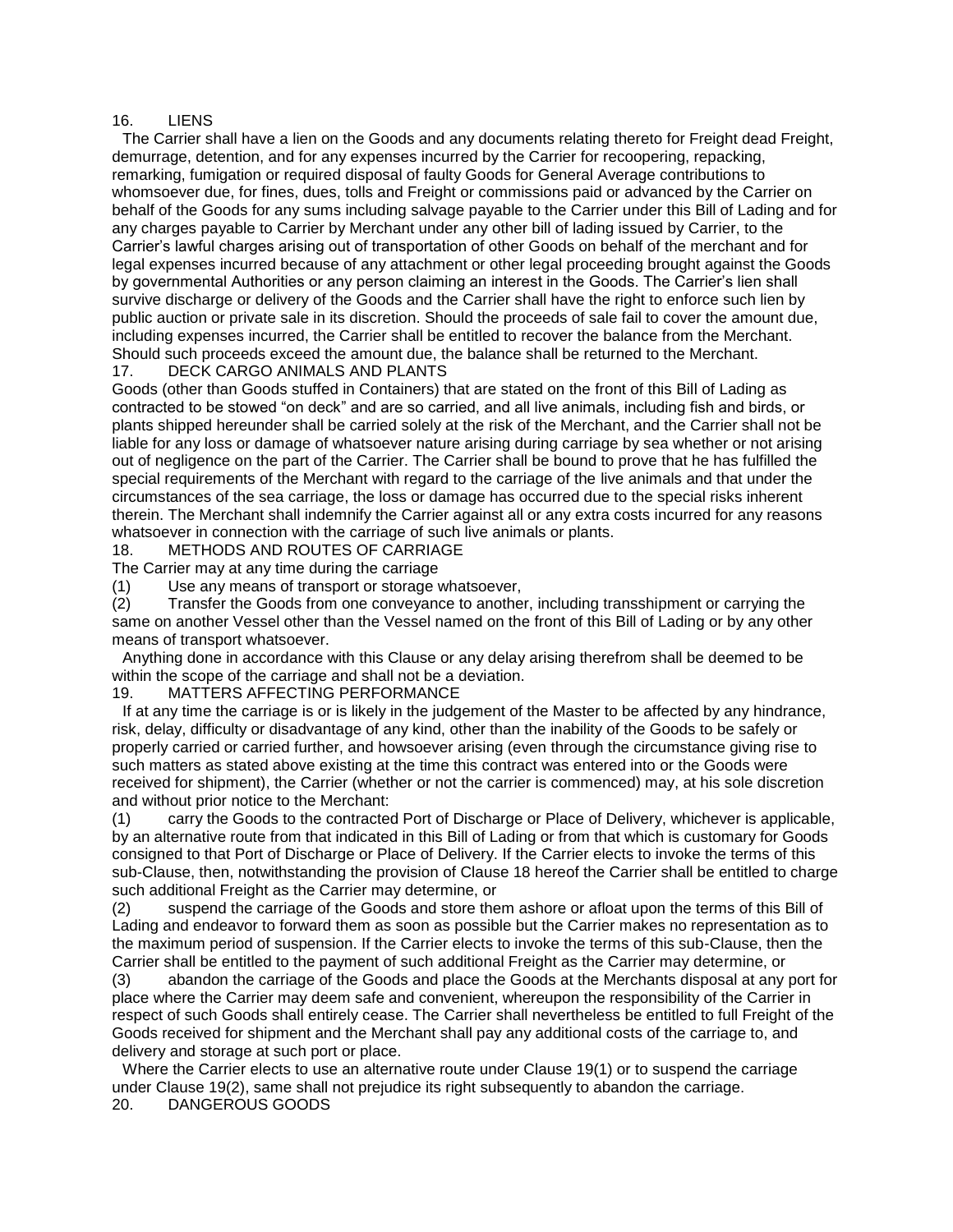At the time of shipment of Dangerous Goods, the Merchant shall, in compliance with the regulations governing the carriage of such Goods have the same properly packed, distinctly marked and labeled and notify the Carrier in writing of their proper description, nature and the precautions to be taken in case the Merchant fails to or inaccurately notifies the Carrier, the Carrier may have such Goods landed, destroyed or rendered innocuous when and where circumstances so require, without compensation. The Merchant shall be liable to the Carrier for any loss, damage or expense resulting from such shipment.

Notwithstanding the Carrier's knowledge of the nature of the Dangerous Goods and its consent to carry, the Carrier may still have such Goods landed, destroyed or rendered innocuous without compensation, when they become an actual danger to the Vessel, the crew and other persons on board or to other goods. However, what mentioned in the Clause shall not prejudice the contribution in General Average, if any.

## 21. SPECIAL REFRIGERATED OR HEATED CONTAINERS

(1) Unless the Merchant and the Carrier agree in writing before shipment that, specialty ventilated, refrigerated or heated Containers will be used to ship the Goods and such agreement is noted on the front of this Bill of Lading, and the Merchant gives proper written notice to the Carrier of the nature of the Goods and of the particular temperature range to be maintained and/or special attention required and the Merchant pays the extra Freight charged under the Carrier's Tariff or as agreed, the Goods shall be carried in ordinary unventilated Containers.

(2) In case of a refrigerated Container stuffed by or on behalf of the Merchant, the Merchant undertakes that its thermostatic, ventilating or any other controls have been correctly set by the merchant and that the temperature of the Goods and the refrigerated Container has been brought to the required temperature level before stuffing and that the Goods have been properly stowed in the Container before the receipt thereof by the Carrier. If these requirement are not fully met, the Carrier shall not be liable for any loss of or damage of the Goods howsoever arising.

The Merchant shall be responsible for the operation and maintenance of the Carrier's Container while it is in the Merchant's custody or the custody of anyone acting on the Merchant's behalf

(3) If a suggested temperature is noted on the front of this Bill of Lading, the Merchant shall deliver the Goods to the Carrier at the noted temperature plus a minus 2 permitted, and the Carrier shall exercise due diligence to maintain such temperature, plus or minus 2 while the Goods are in its actual possession.

(4) The Carrier does not warrant that the Container be properly ventilated, refrigerated or heated throughout the carriage, nor shall the Carrier be liable for any loss of or damage to the Goods arising from any latent defects, any total or particle failure or breakdown, or stoppage of the refrigerating machinery, paint, insulation and/or any apparatus of the Container, Vessel, conveyance and any other facilities, provided that he Carrier shall before or at the beginning the carriage exercise due diligence to maintained the refrigerated Container in an efficient state.

(5) In case of the Merchant's own Container, a set of emergency kit and an operation manual shall be supplied by the Merchant.

22. NOTIFICATION AND DELIVERY

(1) Any mention herein of parties to be notified of the arrival of the Goods is solely for information of the Carrier, and failure to give such notification shall not give rise to any liability on the part of the Carrier or relieve the Merchant of any obligation hereunder.

(2) The Merchant shall take delivery of the Goods within the time provided for in the Carriers applicable Tariff or as required by the Carrier.

(3) If the Merchant fails to take delivery of the Goods during a responsible time or whenever in the opinion of the Carrier the Goods are likely to deteriorate decay, become worthless or incur charges whether for storage or otherwise in excess of their value, the Carrier may, at its discretion, without prejudice to any rights which he may have against the Merchant, without notice and without any responsibility whatsoever, attaching to him, unstuff, sell, destroy or dispose of the Goods at the sole risk and expense of the Merchant, and apply any proceeds of sale in reduction to the sums due to the Carrier from the Merchant. The aforesaid unstuffing shall constitute due delivery hereunder and thereupon all liability whatsoever of the Carrier in respect of the Goods thereof shall cease.

(4) Where the Carrier is obliged to hand over the Goods to carried into the custody of the port, customs or any other Authorities at the Port of Discharge or Place of Delivery and the Good are delivered by the same to the Merchant without necessity of production of this Bill of Lading by the Merchant as required by the local law, regulation and/or practice, such hand-over shall constitute due delivery to the